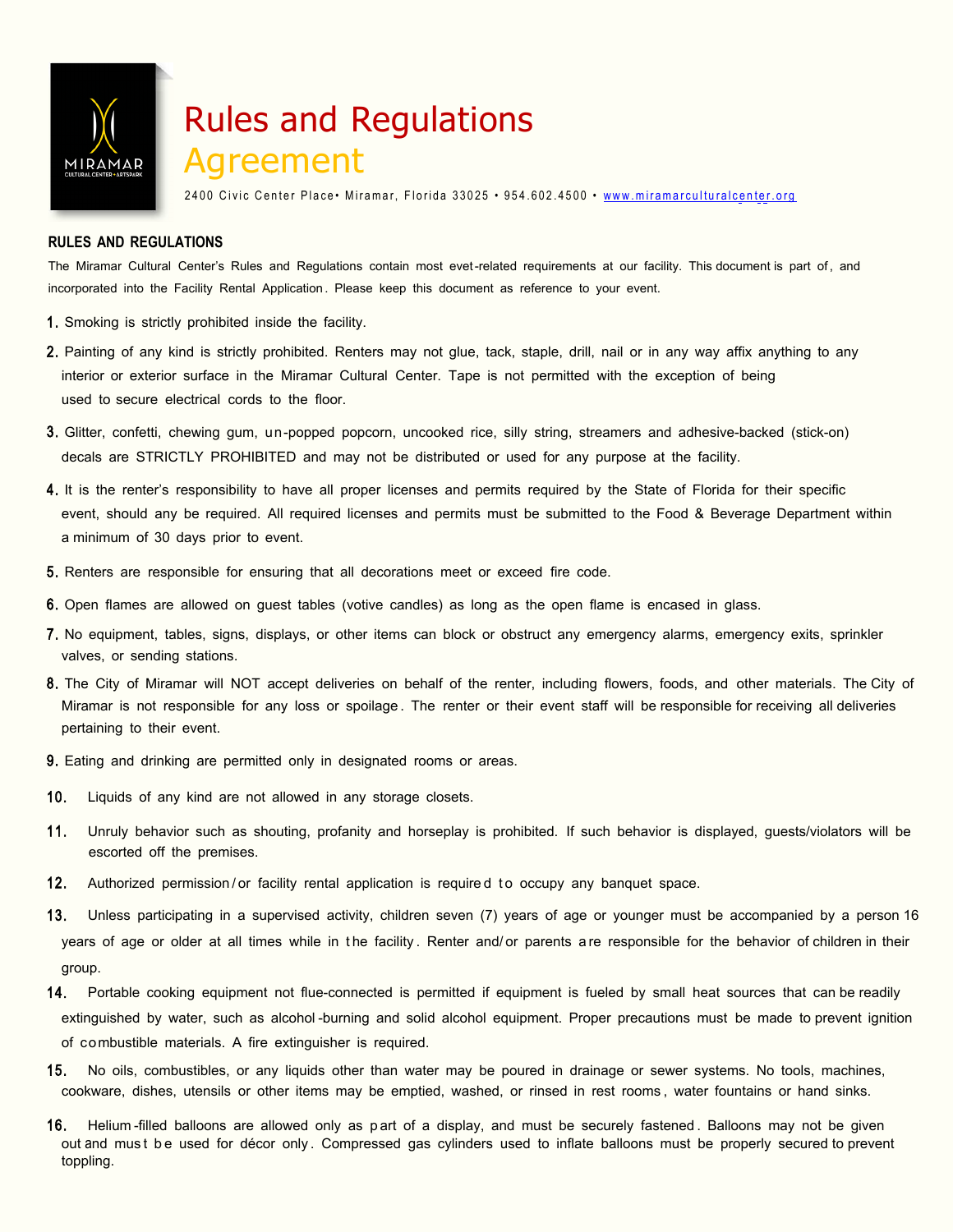

## Rules and Regulations

### Agreement

2400 Civic Center Place • Miramar, Florida 33025 • 954.602.4500 • www.miramarculturalcenter.org

- 17. All live animals are prohibited, with the exception of guide and service animals.
- 18. The City of Miramar is not responsible for lost or stolen items. Renters and their guest should not leave valuables or personal items (laptops, purses, cameras, briefcases, etc.) unattended in any area.
- 19. The renter shall comply with all laws whether federal, state or local, including all ordinances of the City of Miramar, and all its rules, regulations and requirements and those of the Police and Fire Departments. Any individual or group using the facility agrees to abide by and conform to all rules and regulations that may be adopted from time to time , including any and all alterations that might be imposed on the operational hours and use policies.
- 20. Any individual or entity intending to sell tickets, concessions, merchandise, or services before, during or after their event must notify City of Miramar staff at the time of booking. Any licenses or permits required will be the responsibility of the renter to obtain and present at least 30 days prior to the event. ANY and ALL TICKET SALES will be conducted through the Miramar Cultural Center's Box Office and additional fees will apply.
- 21. All decorations will be removed at the conclusion of the event within the event time alloted in the rental agreement.
- 22. In the event that the rented space is not vacated by the renter at the end of the period set forth in the facility rental application, the renter will be required to pay an additional fee for the additional use of space, staffing and related costs to be determined at the City of Miramar. This fee must be settled prior to vacating the space.
- 23. The City of Miramar has the sole right to collect and have custody of articles left in the building by persons attending any event given or held in the building.
- 24. Furniture and equipment owned by the City of Miramar normally used in public areas may not be removed or repositioned without permission from the facility staff. Under no circumstances will the City's furniture be placed outside.
- 25. Unless otherwise specified on the facility rental application , the renter will not be permitted access to the building other than at the designated event time.
- 26. Under no circumstanses are weapons of any kind are permitted in the building.
- 27. Food and beverage purchased through the Miramar Cultural Center may not be removed from the premises and must be dispensed only by the Cultural Center Staff.
- 28. All prices quoted are subject to a 15% service charge and 7% sales tax. Service charge is taxable in the State of Florida. A firm guarantee of attendance is required for all private meal functions 10 days prior to the function. In the event that a guarantee is not given, Management will automatically use the last written estimate for your guarantee. If attendance falls below the guarantee in either case, the host is responsible for the number guaranteed.

**INSURANCE REQUIREMENT:** The City of [Miramar requires that rent](http://www.ebi-ins.com/e/tulip)ers obtain a \$2 million dollar liability policy (\$1 million aggregate peroccurrence) listing City of Miramar as certificate holder and additional insured. A copy of the certificate must be on file 15 days prior to the event. You may elect to purchase your own insurance or use the City's vendor TULIP Insurance. The insurance website is

https://tulip.onebeaconentertainment.com/e/tulip/apply.aspx and our code is 0049-008. If you elect to purchase insurance through the city, the city wil purchase insurance for a flat fee of \$400.00 on your behalf and this will be assessed along with your balance, required 15 days prior to your event.

**BEVERAGE SERVICE REQUIREMENTS:** All alcoholic and non-alcoholic beverages must be purchased through and served by the City of Miramar's service staff. All persons must be 21 years of age with valid identification to be served alcoholic beverages. Persons who become visibly intoxicated will not be served. At no time can anyone under the age of 21 consume an alcoholic beverage in the facility or on the grounds. Any minors observed drinking alcohol will result in the termination of the event. Any fees and or deposits will be forfeited. All laws under the "State of Florida" will be upheld and enforced, pertaining to the sale or consumption of alcoholic beverages. The Management of Miramar Cultural Center reserves the right to refuse service and or close bars at its own discretion. Alcohol service will cease one hour before the end of the scheduled event. Beverages are prohibited from being brought into the facility.

**ADVERTISING:** Advertising/announcements and invitations shall not be made public prior to Facility Rental Application approval. Advertis ing or announcements, including all marketing materials, and collateral. Passes and tickets must be pre-approved. Ticketed events are required to use the Miramar Cultural Center Box Office. The City of Miramar can use, reproduce and take photos/videos of all events held at the Miramar Cultural Center for promotional purposed.

RENTER IS RESPONSIBLE FOR ROOM CLEAN-UP: Facility rental applications are issued for specific areas and for specific hours. It shall be the responsibility of the renter to end the event with proper time to allow for clean-up . Renter is responsible for removing all equipment and/or decor from the premise at the end of the event, unless otherwise arranged with the Cultural Center Staff.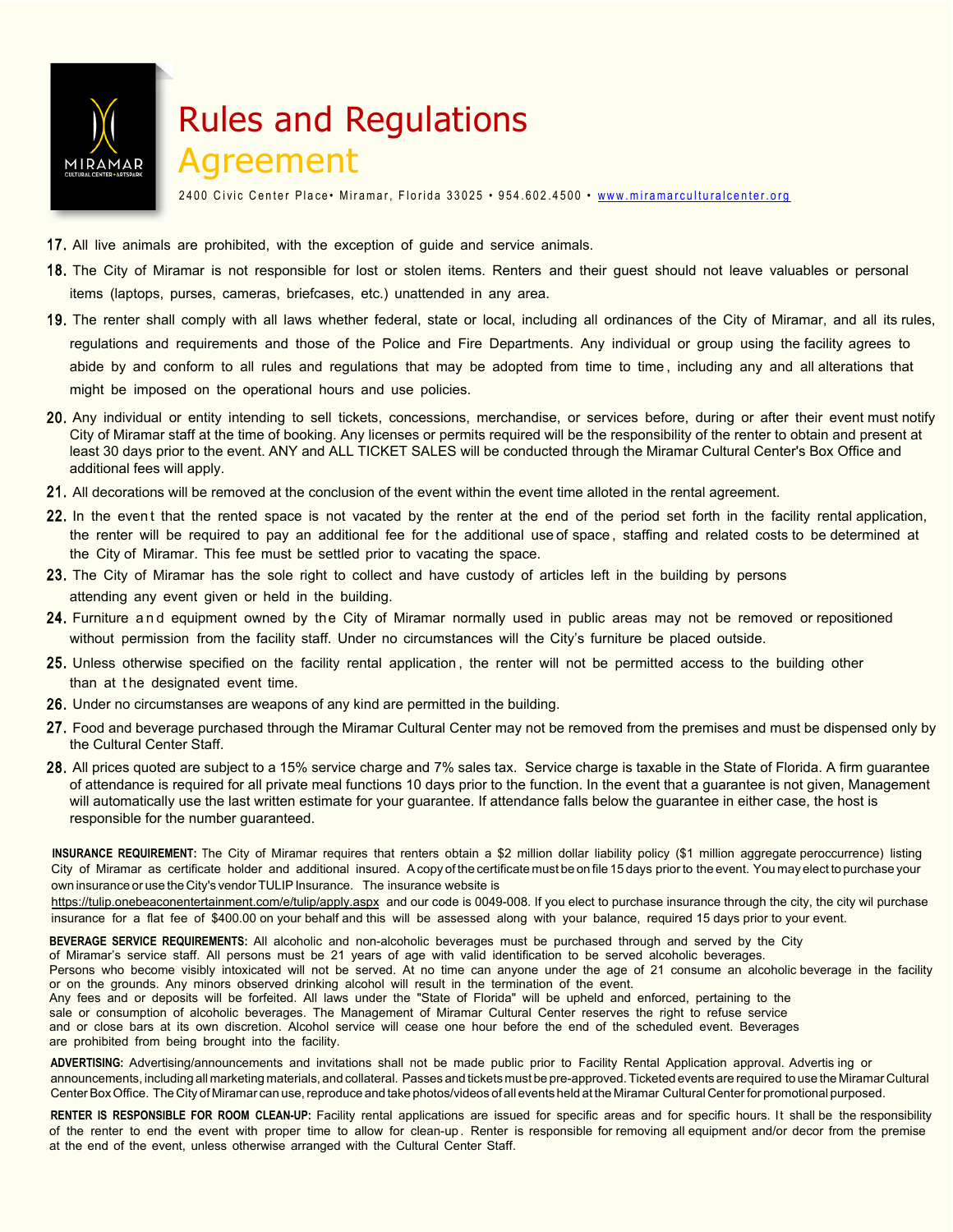

# Rules and Regulations

2400 Civic Center Place • Miramar, Florida 33025 • 954.602.4500 • www.miramarculturalcenter.org

**RENTER RESPONSIBLE FOR OCCUPYING AND VACATING PREMISES ACCORDING TO THE TIME SPECIFIED:** The hours shown on the Facility rental application will cover the entire time required for the renter to set-up, conduct the activity and clean-up. The facility must be vacated promptly at the conclusion of the time specified on the facility rental application. Occupancy prior to or beyond the time shown on the facility rental application will result in overtime rental and overtime personnel charges to the renter.

**WARRANTIES:** The renter further agrees to indemnify, defend and hold harmless the City of Miramar, its officers, agents and employees, from any and all claims, fees, expenses or costs including legal fees asserted or incurred with regard to such warranty. Renter warrants that the event will be suitable for the venue.

**INDEMNITY:** The renter shall indemnify, defend and hold harmless the City of Miramar, and its officers, representatives and agents, from and against any and all legal claims, demands, or judgments a rising out of, or in connection with any act or omission of the renter and / or its officers, representatives and agents.

**FORCE MAJEURE:** The City of Miramar is not responsible for any event that is prevented, rende red impossible or infeasible by an act or regulation and any public authority or bureau, civil turmoil, strike, epidemic, interruption or delay of transportation services, war conditions, act of God, emergencies, or other cause beyond the control of the city. The city will not make any refunds for, or reschedule , any events canceled as a result of a force majeure.

**ASSIGNMENT:** The renter may not assign /sublease t he facility or any rights under the Facility Rental Application.

**PAYMENT:** The City of Miramar accepts cash, business/personal checks/ money orders, and major credit cards (Visa, Discover, American Express and Master Card). Pl ease make checks and money orders payable to the City of Miramar. However, personal checks will not be accepted 30 days prior to event, a ll payments submitted must be made in cash, cashier' s check or money order. A 2% processing fee will be assessed on all credit card transactions. The completeness and validity of the contract will not be recognized until all fees are submitted.

**PANDEMIC/EPIDEMIC WAIVER.** Should an extremely contagious pandemic or epidemic (such as, by way of example, and not limitation, COVID-19), make attending events create the risk of attendees contracting the disease, the Renter hereby , on behalf of itself, its employees and agents, voluntarily assumes the risk of being exposed to or infected by the disease and assumes all of the foregoing risks and accept sole responsibility for any injury (including, but not limited to, personal injury, disability, and death), illness, damage, loss, claim, liability, or expense, of any kind, that the renter, or its employees and agents, may experience or incur in connection with their participation in any event or program at the City of Miramar ("Claims"). The renter hereby releases, covenants not to sue, discharges and holds harmless the City of Miramar, its employees, agents, and representatives, of and from the Claims, including all liabilities, claims, actions, damages, costs or expenses of any kind arising out of or relating thereto. The renter understands and agrees that this release includes any Claims based on the actions, omissions, or negligence of the City of Miramar, its employees, agents, and representatives, whether an infection occurs before, during, or after participation in any event or program at the City of Miramar.

The renter shall cause its employees, agents and guests who come to the City of Miramar to abide by all health and safety policies imposed by the City of Miramar and to execute individual waivers of liability holding the City of Miramar harmless as herein set forth..